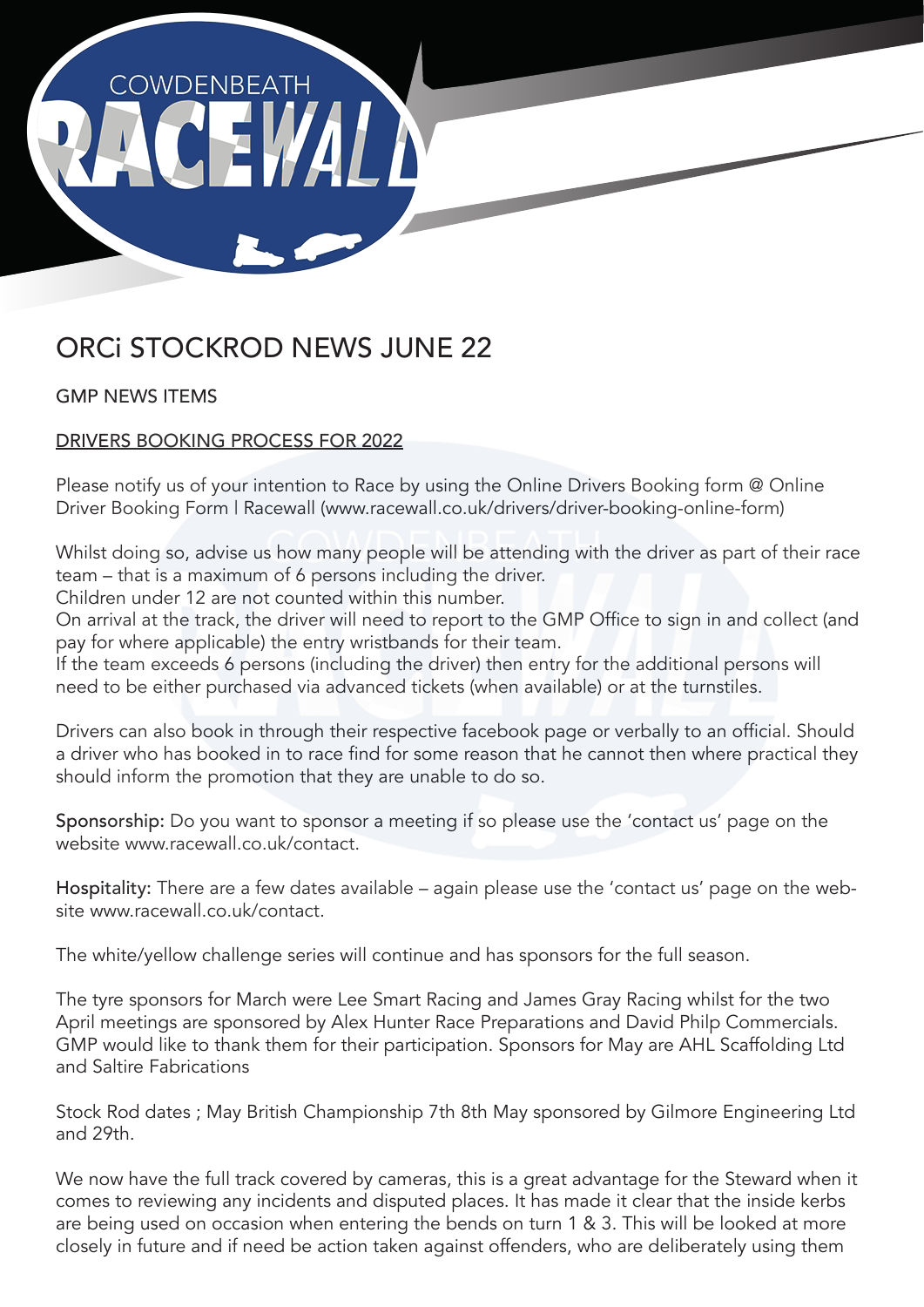for advantage.

You are also reminded of the need to hold your lines once committed to the bends. We will be refreshing the White Lines as soon as we can, (Don't leave the door open then try and shut it). Any concerns about any on track issues should be addressed to the Steward, by the registered Driver. Not with opposing Teams / Team members.

You have built up the formula to a great formula once again so let's keep it that way, and enjoy your Racing

## **ON TRACK NEWS**

## 7 May

The British Championship weekend attracted quite a few visiting drivers to the track with 272 John McAllister hoping to defend his title. There were eleven visiting drivers including 909 Justin Washer and 981 Andy McLeister. The drivers were split into three groups with their group reversed for their second outing. Making his ORCi Stock Rod debut was 170 Ian Christie.

The first heat was suspended three times and whilst 854 Chris Chance led on the last restart he lost out as 216 Cammy Doak went through to win from 83 Michael Bethune and Chance. Heat two saw 29 David Philp Jnr lead the race from start to finish and he led McAllister and Doak to the finish line. Heat three was suspended right at the start with 17 Dylan Smart being squeezed into the marker tyres on the back straight with McLeister then leading, Washer was eased wide and his car rolled after he hit the turnstile bend wall. Once the race restarted McLeister led until the closing stages when Bethune went through to win from McAllister and McLeister.

The front row paired McAllister and Doak on the front row with Bethune and Philp Jnr behind and they were to fight out the race from start to finish. McAllister led initially from Bethune, Doak and Philp Jnr but then Bethune dropped to fourth, Doak then led from Philp Jnr but during the closing stages Philp Jnr took the lead and on to win from Bethune and McAllister.

HEAT 1; 216, 83, 854, 612, 29, 16, 197, 338, 909, 100

HEAT 2; 29, 272, 216, 612, 16, 172, 854, 629, 981, 338

HEAT; 83, 272, 981, 100, 172, 77, 32, nof

BRITISH CHAMPIONSHIP; 29, 83, 272, 854, 16, 197, 338, 216, 32, 908

### 8 May

There were a few drivers less at the track on Sunday but 79 Sean Devine appeared. The format was an all in one.

There was a race stoppage in the opening heat but once it restarted 612 Leon Stewart moved into the lead and on to win from McAllister and 351 Stuart Wedderburn, Heat two was led off b y 100 Cameron McDonald but then 170 Ian Christie got into the lead but was being chased by 92 Willie Donnell, Towards the end Donnell clipped Christie into a spin and it was 629 Taylor Borthwick who was the winnr from Stewart and with Donnell dropped to third.

The Scottish Open Championship saw the cars run in graded order with Donnell beating Borthwick away at the start. Chance came through to second but then lost out as McAllister took over the chase to no avail, Donnell was well clear at the flag from McAllister and 172 Derek Conner.